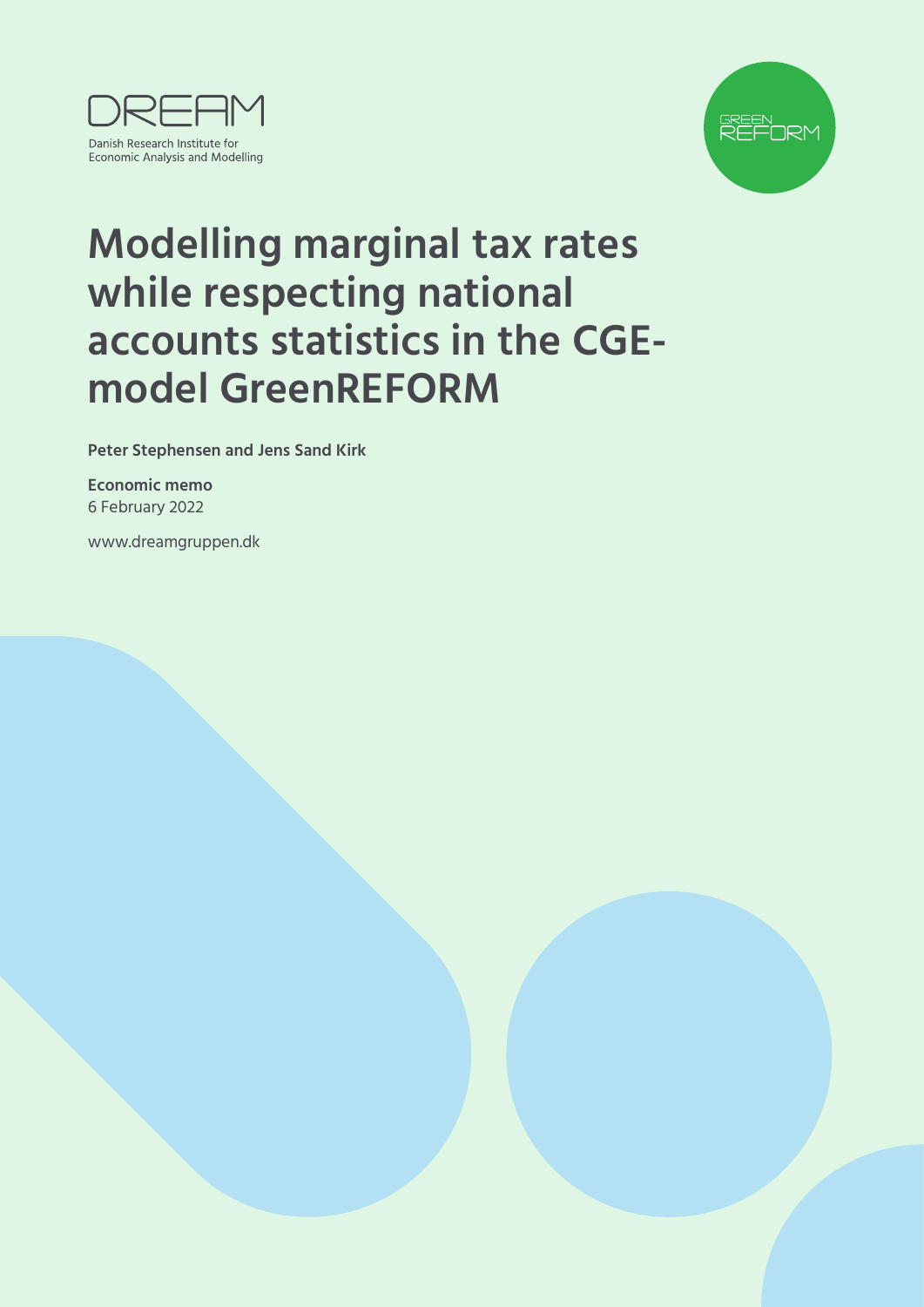# Modelling marginal tax rates while respecting national accounts statistics in the CGE-model GreenREFORM

Peter Stephensen and Jens Sand Kirk, DREAM (v0.6)

06-02-2022

In this note, we propose a general methodology for incorporating exogenous marginal tax rates in input demand functions of firms, while still respecting national accounts statistics on total production costs, tax payments etc. of the firms in any given sector.

GreenREFORM is calibrated against very detailed input-output tables and various sattelite accounts from Statistics Denmark from a specific year (the data year), at present 2018. These statistics are build on strict accounting principles, which the model must also respect. Case in point, the value of production in a given sector is equal to total production costs including payments of a range of product specific taxes and net profits. In constructing the model, we typically connect the payment of these product specific taxes to the value of inputs in production from the most relevant sector, and calibrate an effective tax rate as the ratio between the tax payment and the value of those inputs. Say, if the payments of chocolate-tax (it is a real tax in Denmark) is 100 EUR, and the value of input from the food and beverage industry is 10,000 EUR, the effective chocolate tax rate would på 1 percent ad valorem.

Now, product specific taxes are not ad valorem but unit taxes. Since the chocolate tax is not important for the purpose of the GreenREFORM model, and since we therefore do not make account of the sales and purchases of chocolate (or other foods and beverages) in physical units, any discrepancies between the effective tax and actual tax rates (DDK per gram) will be obscured. The opposite is the case for energy and pollutants, which are obviously important for the purpose of GreenREFORM, and which we thus make account for in great detail and in physical units of energy content (joule) and mass (gram) respectively.

The effective tax rate based on national accounts are in practice never perfectly alligned with the objective marginal tax rates as per legislation. It may be due to discrepancies between data sources, lack of reliable data and subsequent errors of distribution of tax revenues, it may be because firms are not facing uniform tax rates, or that they are eligible to bottom deductions. The later is the case for some energy intensive industries with regard to the danish energy tax (energiafgift for virksomheder på proceslisten). The distribution of free allowances in the EU ETS system is another example.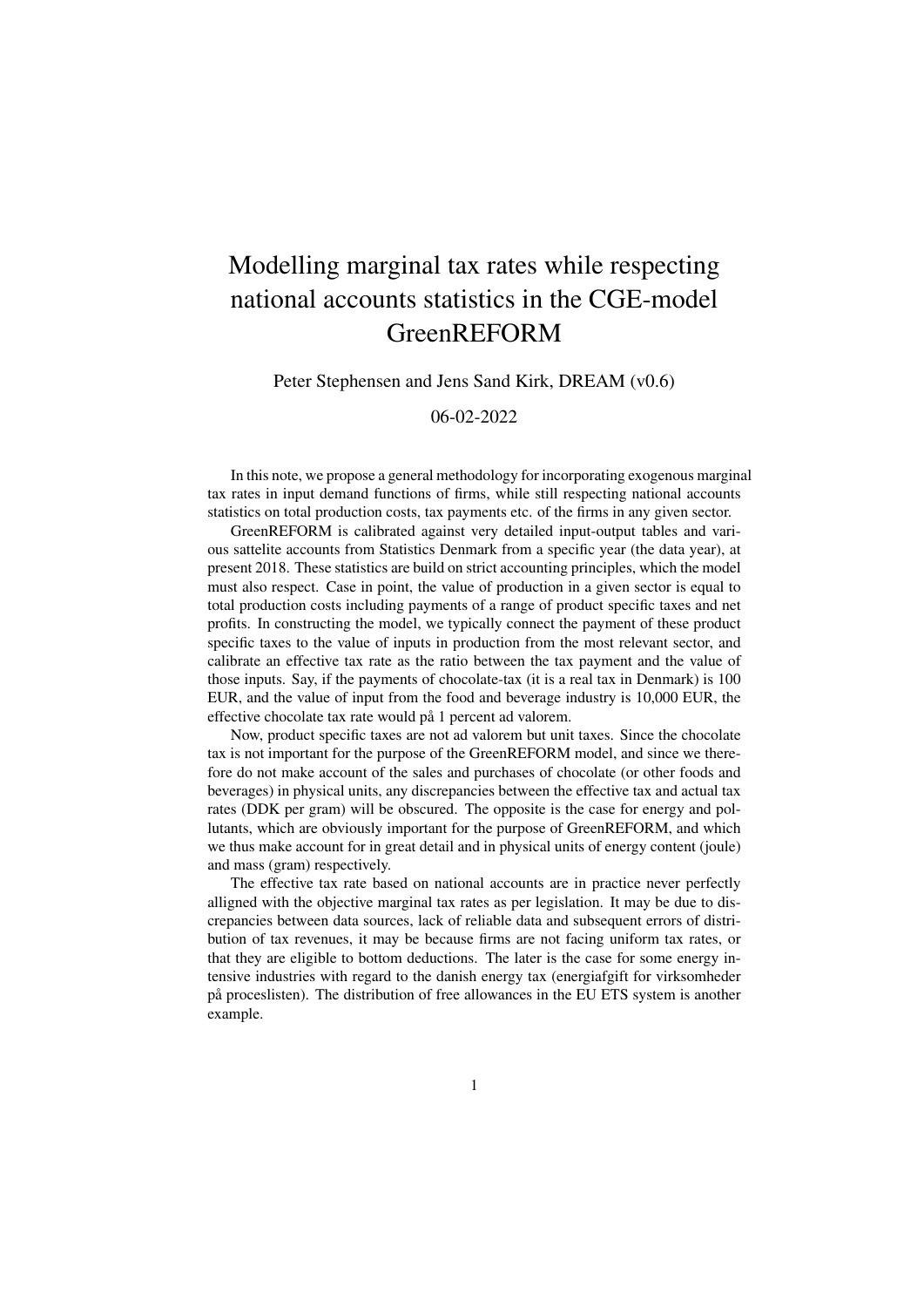#### Introducing explicit marginal tax rates in the model

As explained, the value of production is given as a markup over total costs. With a few simplifications, this is stated as follows for each sector j:

$$
p_j Y_j = (1 + m_j) \left( w L_j + P_j^K K_j + \sum_i \left( p_i^x x_{ij} + \sum_n \tau_{ijn} \left( x_{ij} - \bar{x}_{ijn} \right) \right) \right), \tag{1}
$$

where the left hand side is the value of production and  $m_j$  is the markup. The costs of production is the sum of returns to primary factors, labour *L* capital *K* respectively, and costs of material inputs  $x_{ij}$  in production incl. product specific taxes.

Tax payed of tax type *n* on input *i* by sector *j* is given by:

$$
\tau_{ijn}(x_{ij} - \bar{x}_{ijn}) \tag{2}
$$

where  $\tau_{i j n}$  is the marginal tax rate and  $\bar{x}_{i j n}$  is bottom deductions. The average tax is given by:

$$
\frac{\tau_{ijn}(x_{ij} - \bar{x}_{ijn})}{x_{ij}},\tag{3}
$$

and the Government Revenue of tax type *n*:

$$
TR_n = \sum_{j} \left( \sum_{n} \tau_{ijn} \left( x_{ij} - \bar{x}_{ijn} \right) \right) \tag{4}
$$

The default approach in calibration of product taxes in CGE models is to assume no deductions  $(\bar{x}_{ijn} = 0)$ , and calculate the level of the tax rate  $\tau_{ijn}$  that implies that the tax payed by sector  $j(\tau_{ijn}x_{ijn})$  is correct in the base year according to national account statistics. This is called *effective tax rates*.

In the case of energy and pollutants, where quantities are expressed in physical untits, prices and taxes have an explicit interpretation, ie DKK per joule og per gram, and can hence be directly compared with observable prices and legal tax rates. When information is available, we want firms to internalize the correct legal tax rates (and not the effective tax rates). In those cases, we set the tax rates exogenously as equal to the legal rates, and instead calibrate the bottom deduction  $\bar{x}_i$  to match the amount of tax *n* payed by sector *j* according to the national accounts.

By using the corrext legal taxes we get the correct marginal effects in the model. This can be demonstrated by an example. Assume production to be described by a standard CES production function:

$$
Y_j = \left[ \left( \mu^{L} \right)^{\frac{1}{E}} L_j^{\frac{E-1}{E}} + \left( \mu^{K} \right)^{\frac{1}{E}} K_j^{\frac{E-1}{E}} + \sum_i \left( \mu_{ij}^{X} \right)^{\frac{1}{E}} x_{ij}^{\frac{E-1}{E}} \right]^{\frac{E}{E-1}}
$$

Crucially, we will assume that firms  $\bar{x}_{ijn}$  treat the bottom deduction as external to the choice of inputs. Firms demand for inputs in production can thus be shown to be given by:

$$
x_{ij} = \mu_{ij} \left( \frac{p_i^x + \sum_n \tau_{ijn}}{P_j^O} \right)^{-E} Y_j
$$
 (5)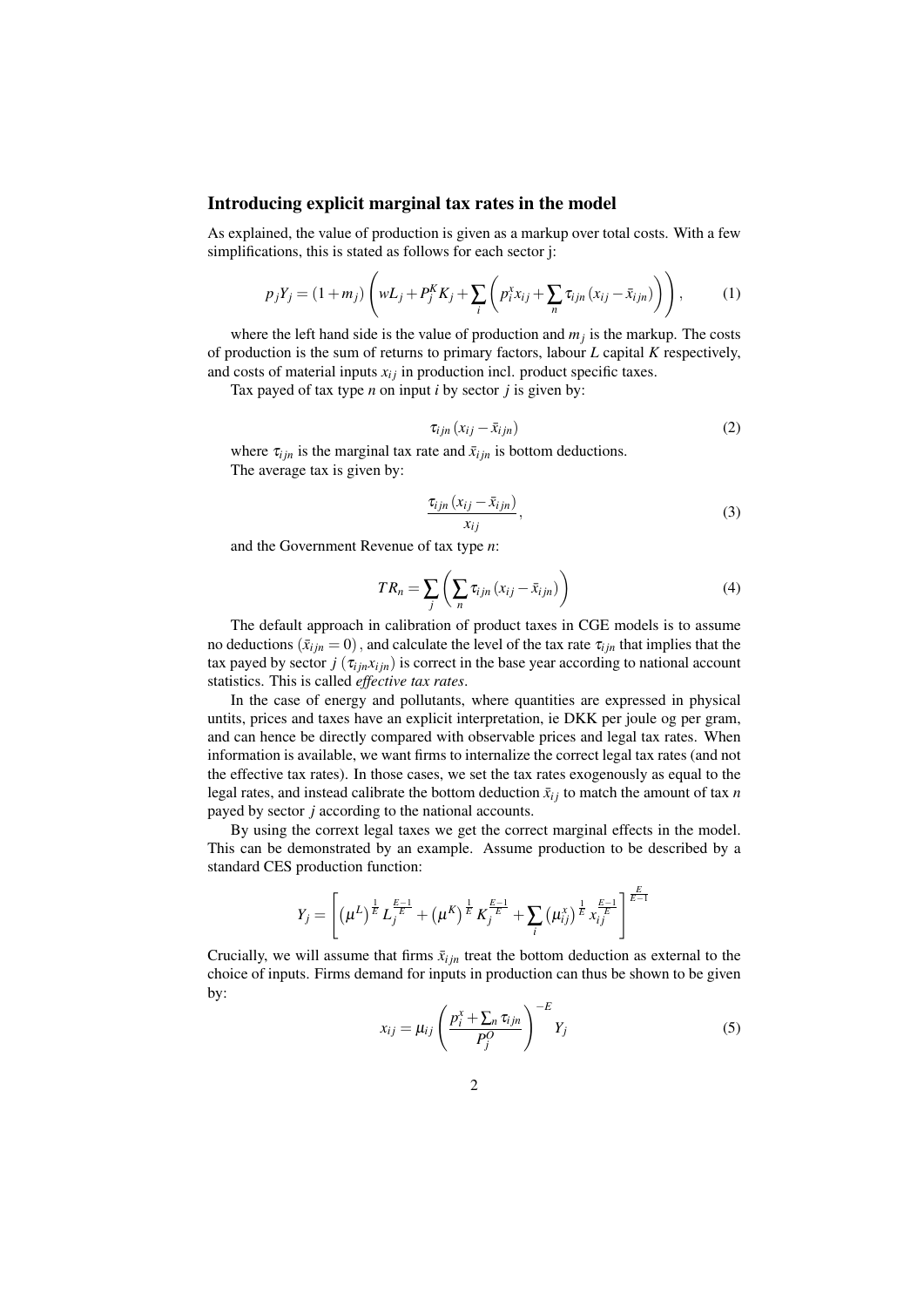where the optimization price  $P_j^O$  is given by the CES-price index:

$$
P_j^O = \left[\mu^L w^{1-E} + \left(P_j^K\right)^{1-E} + \sum_i \mu_{ij}^x \left(\left(p_i^x + \sum_n \tau_{ijn}\right)\right)^{1-E}\right]^{\frac{1}{1-E}}
$$

It can be realised from (5), that relative inputs are given by:

$$
\frac{x_{ij}}{x_{sj}} = \frac{\mu_{ij}}{\mu_{sj}} \left( \frac{p_i^x + \sum_n \tau_{ijn}}{p_s^x + \sum_n \tau_{sjn}} \right)^{-E}
$$

Note in the expressions above, that only the marginal tax rates are important for the relative inputs, hence the bottom deduction  $\bar{x}_{i j n}$  does not influence the distortion between inputs.

Further, it can be shown, that the output price  $p_j$  is given by:

$$
p_j = (1 + m_j) P_j^O.
$$

## Modelling of the bottom deduction

As explained in the introduction, there may be various reasons as to why the marginal and effective tax rates are not alligned in the data year. This may influence how the bottom deduction is modelled in forecast years, once the model is calibrated to data as explained above.

If the discrepancy is caused by statistical noise in the national accounts data, with a calibrated mean value of  $\bar{x}_{i,nj}$  close to zero and low variance across sectors, such that it does not have significant importance in calculating the government revenue or the costs of production, it may be tempting to let it gravitate towards zero in forecast years, for example as by

$$
\bar{x}_{ijn,t} = a \cdot \bar{x}_{ijn,t-1}, 0 < a < 1
$$

When this is not the case, adjusting the bottom deduction to zero will distort government revenue and possibly also the costs of production and output prices of firms. The bottom deduction can thus be forecasted exogenously, or it can be linked endogenously to some other variables as seems fit.

When there is no real reason for a non zero bottom deduction but for statistical error, another tempting approach is to forecast the bottom deduction in fixed proportion to the amount of inputs  $x_{ij}$  as by

$$
\bar{x}_{ijn,t} = \bar{x}_{ijn,t-1} \frac{x_{ij,t}}{x_{ij,t-1}}
$$

This has the tractable feature, that the tax payed by firms is proportional to the amount of inputs (2), and so is the government revenue (4). This could be important in scenarios with large changes in the amount of inputs. An example could be a tax on coal, which is expected to be phased out completely. It also solves the problem of non-symmetry mentioned at the bottom of the text. The caveat however, is that this